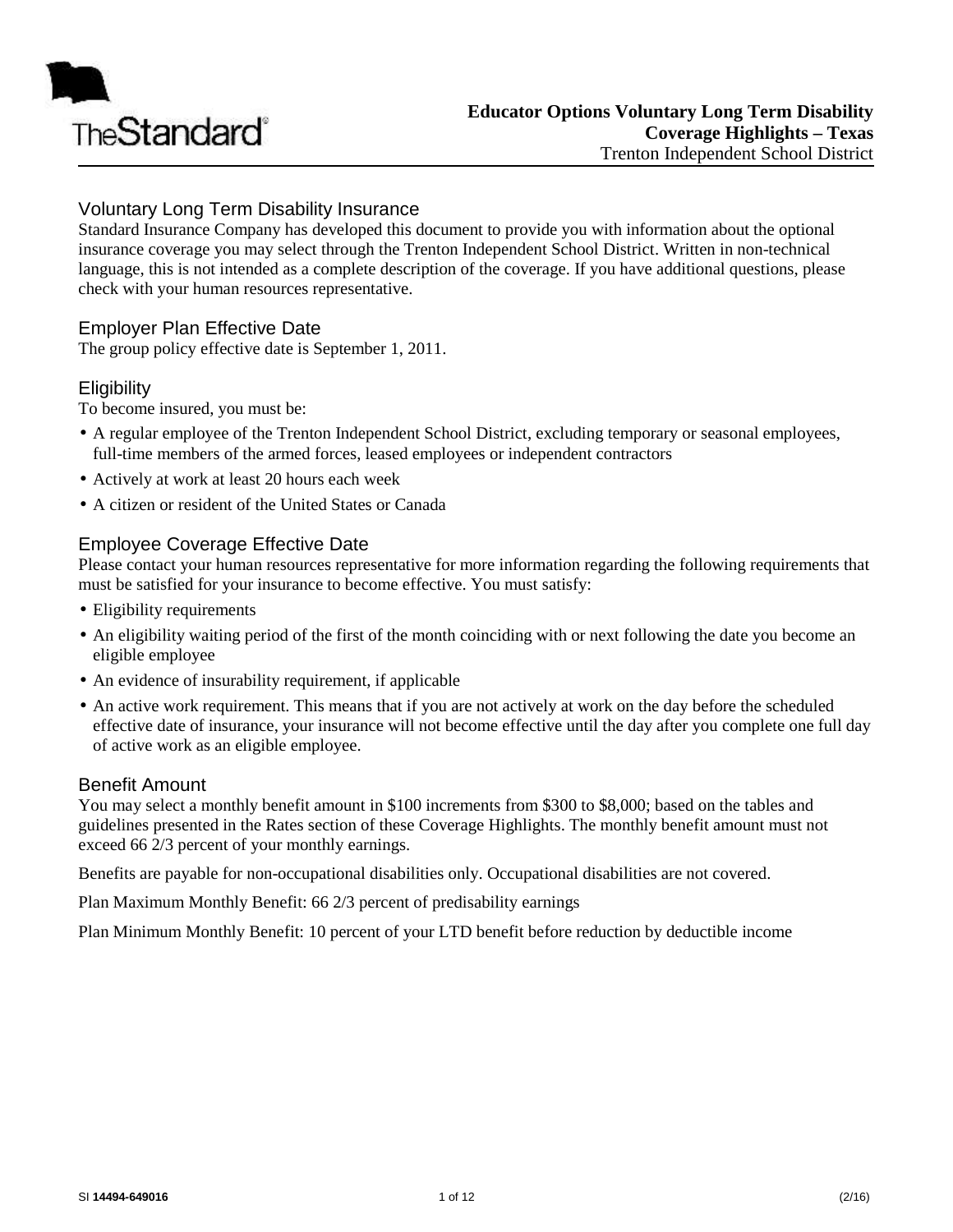## Benefit Waiting Period and Maximum Benefit Period

The benefit waiting period is the period of time that you must be continuously disabled before benefits become payable. Benefits are not payable during the benefit waiting period. The maximum benefit period is the period for which benefits are payable. The benefit waiting period and maximum benefit period associated with your plan options are shown below:

| Option | <b>Accidental Injury</b> | <b>Other Disability</b> | Maximum Benefit Period                       |
|--------|--------------------------|-------------------------|----------------------------------------------|
|        | 7 days                   | 7 days                  | 3 Years for Sickness & To SSNRA for Accident |
| 2      | 14 days                  | 14 days                 | 3 Years for Sickness & To SSNRA for Accident |
| 3      | 30 days                  | 30 days                 | 3 Years for Sickness & To SSNRA for Accident |
| 4      | 60 days                  | 60 days                 | 3 Years for Sickness & To SSNRA for Accident |

#### **Options 1-4: Maximum Benefit Period of 3 years for Sickness**

If you become disabled before age 64, LTD benefits may continue during disability for 3 years. If you become disabled at age 64 or older, the benefit duration is determined by your age when disability begins:

| <u>Age</u> | Maximum Benefit Period |
|------------|------------------------|
| 64         | 2 years 6 months       |
| 65         | 2 years                |
| 66         | 1 year 9 months        |
| 67         | 1 year 6 months        |
| 68         | 1 year 3 months        |
|            | 1 year                 |

#### **Options 1-4: Maximum Benefit Period of To SSNRA for Accident**

If you become disabled before age 62, LTD benefits may continue during disability until you reach the Social Security Normal Retirement Age (SSNRA). If you become disabled at age 62 or older, the benefit duration is determined by your age when disability begins:

| <u>Age</u> | Maximum Benefit Period                            |
|------------|---------------------------------------------------|
| 62         | To SSNRA or 3 years 6 months, whichever is longer |
| 63         | To SSNRA or 3 years, whichever is longer          |
| 64         | To SSNRA or 2 years 6 months, whichever is longer |
| 65         | 2 years                                           |
| 66         | 1 year 9 months                                   |
| 67         | 1 year 6 months                                   |
| 68         | 1 year 3 months                                   |
| $69+$      | l year                                            |

## First Day Hospital Benefit

With this benefit, if an insured employee is admitted as a hospital inpatient for at least four hours during the benefit waiting period, the benefit waiting period will be satisfied. Benefits become payable on the date of hospitalization; the maximum benefit period also begins on that date. This feature is included only on LTD plans with benefit waiting periods of 30 days or less.

## Preexisting Condition Exclusion

A general description of the preexisting condition exclusion is included in the Group Voluntary Long Term Disability Insurance for Educators and Administrators brochure. If you have questions, please check with your human resources representative.

Preexisting Condition Period: The 180-day period just before your insurance becomes effective

Exclusion Period: 12 months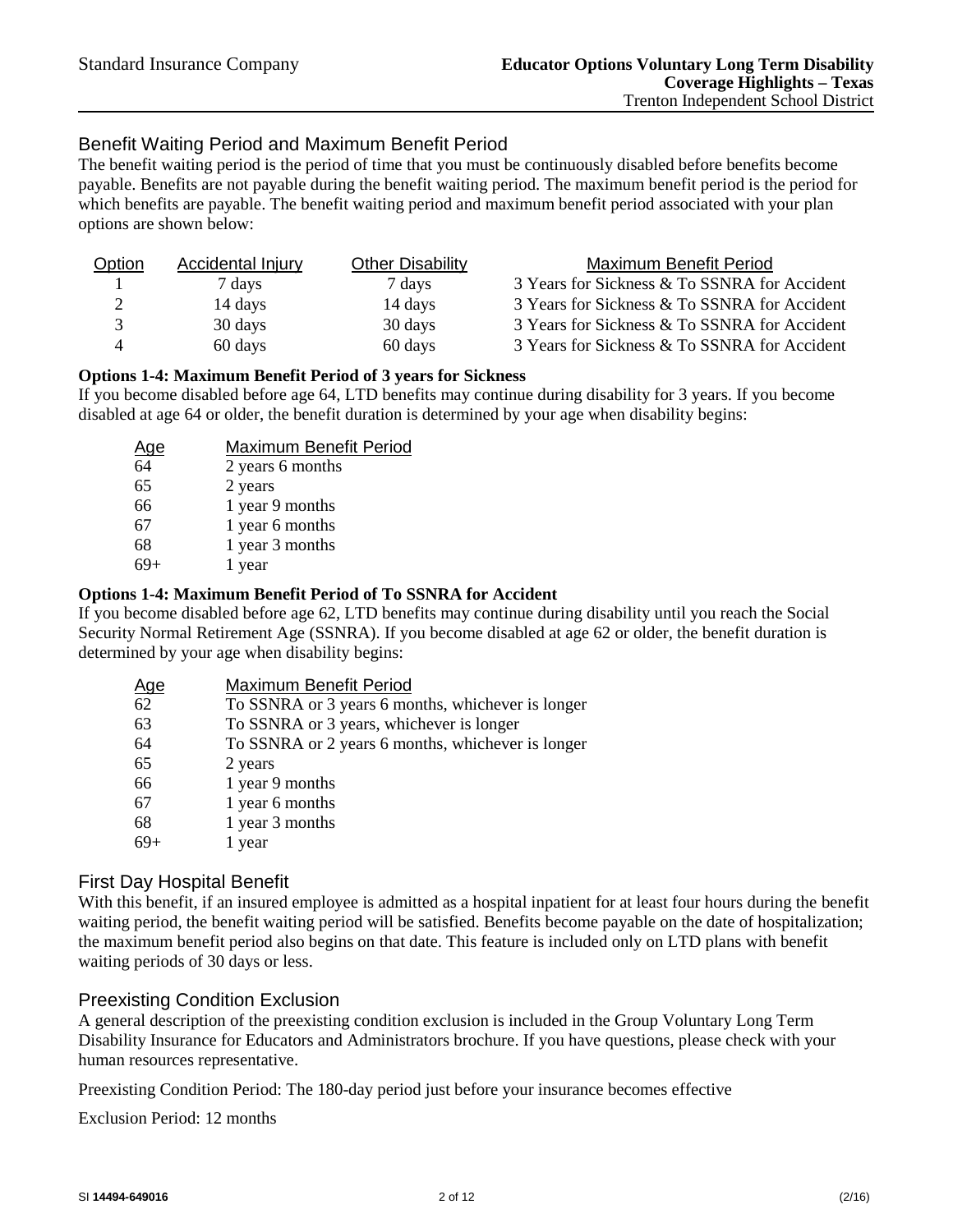## Preexisting Condition Waiver

For the first 90 days of disability, The Standard will pay full benefits even if you have a preexisting condition. After 90 days, The Standard will continue benefits only if the preexisting condition exclusion does not apply.

## Own Occupation Period

For the plan's definition of disability, as described in your brochure, the own occupation period is the first 24 months for which LTD benefits are paid.

#### Any Occupation Period

The any occupation period begins at the end of the own occupation period and continues until the end of the maximum benefit period.

#### Other LTD Features

- **Employee Assistance Program (EAP)** This program offers support, guidance and resources that can help an employee resolve personal issues and meet life's challenges.
- **Special Dismemberment Provision –** If an employee suffers a lost as a result of an accident, the employee will be considered disabled for the applicable Minimum Benefit Period and can extend beyond the end of the Maximum Benefit Period
- **Reasonable Accommodation Expense Benefit** Subject to The Standard's prior approval, this benefit allows us to pay up to \$25,000 of an employer's expenses toward work-site modifications that result in a disabled employee's return to work.
- **Survivor Benefit** A Survivor Benefit may also be payable. This benefit can help to address a family's financial need in the event of the employee's death.
- **Return to Work (RTW) Incentive** The Standard's RTW Incentive is one of the most comprehensive in the employee benefits history. For the first 12 months after returning to work, the employee's LTD benefit will not be reduced by work earnings until work earnings plus the LTD benefit exceed 100 percent of predisability earnings. After that period, only 50 percent of work earnings are deducted.
- **Rehabilitation Plan Provision** Subject to The Standard's prior approval, rehabilitation incentives may include training and education expense, family (child and elder) care expenses, and job-related and job search expenses.

## When Benefits End

LTD benefits end automatically on the earliest of:

- The date you are no longer disabled
- The date your maximum benefit period ends
- The date you die
- The date benefits become payable under any other LTD plan under which you become insured through employment during a period of temporary recovery
- The date you fail to provide proof of continued disability and entitlement to benefits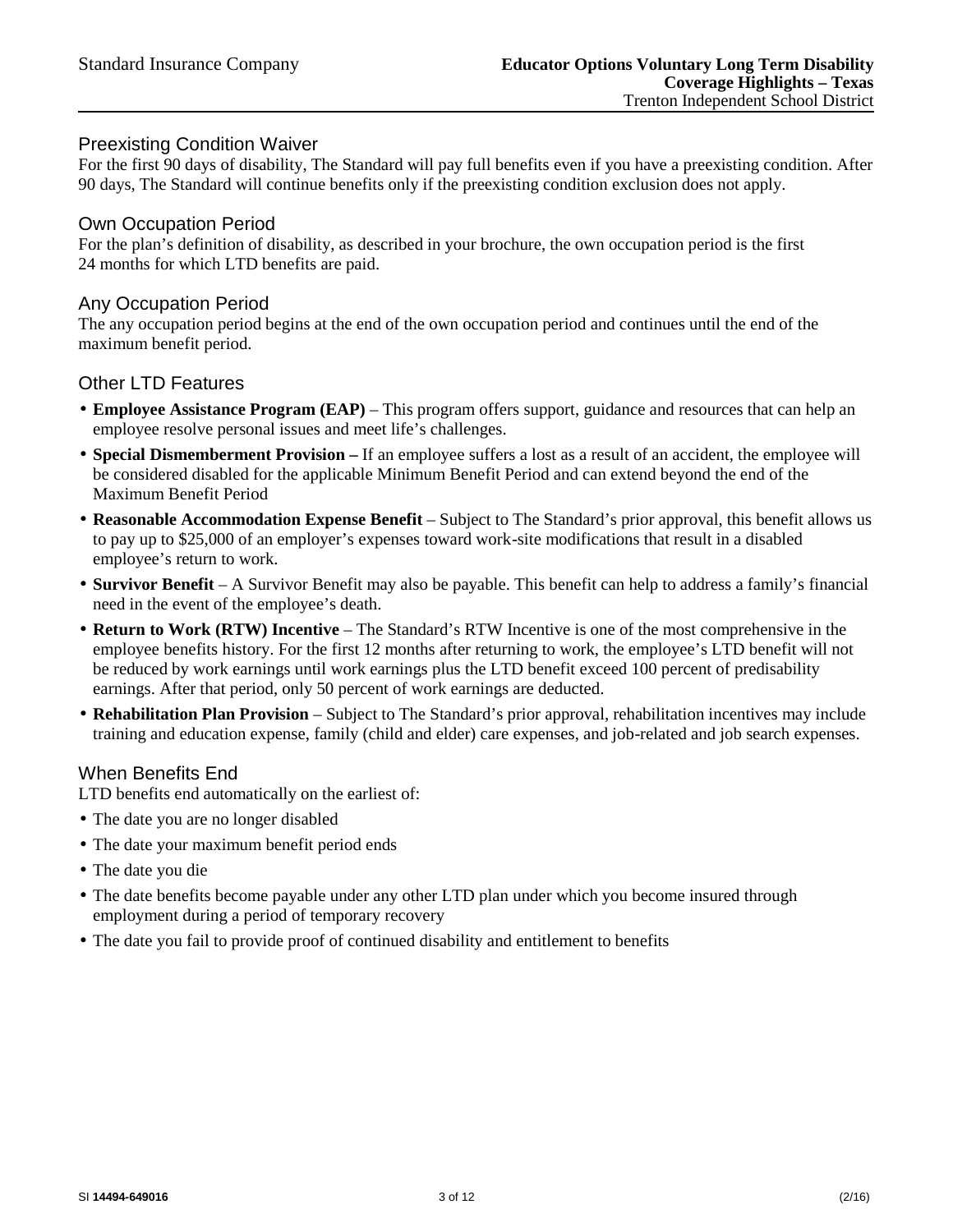## Rates

Employees can select a monthly LTD benefit ranging from a minimum of \$300 to a maximum amount based on how much they earn. Referencing the appropriate attached charts, follow these steps to find the monthly cost for your desired level of monthly LTD benefit and benefit waiting period:

- 1. Find the maximum LTD benefit by locating the amount of your earnings in either the Annual Earnings or Monthly Earnings column. The LTD benefit amount shown associated with these earnings is the maximum amount you can receive. If your earnings fall between two amounts, you must select the lower amount.
- 2. Select the desired monthly LTD benefit between the minimum of \$300 and the determined maximum amount, making sure not to exceed the maximum for your earnings.
- 3. In the same row, select the desired benefit waiting period to see the monthly cost for that selection.

If you have questions regarding how to determine your monthly LTD benefit, the benefit waiting period, or the premium payment of your desired benefit, please contact your human resources representative.

## Group Insurance Certificate

If you become insured, you will receive a group insurance certificate containing a detailed description of the insurance coverage. The information presented above is controlled by the group policy and does not modify it in any way. The controlling provisions are in the group policy issued by Standard Insurance Company.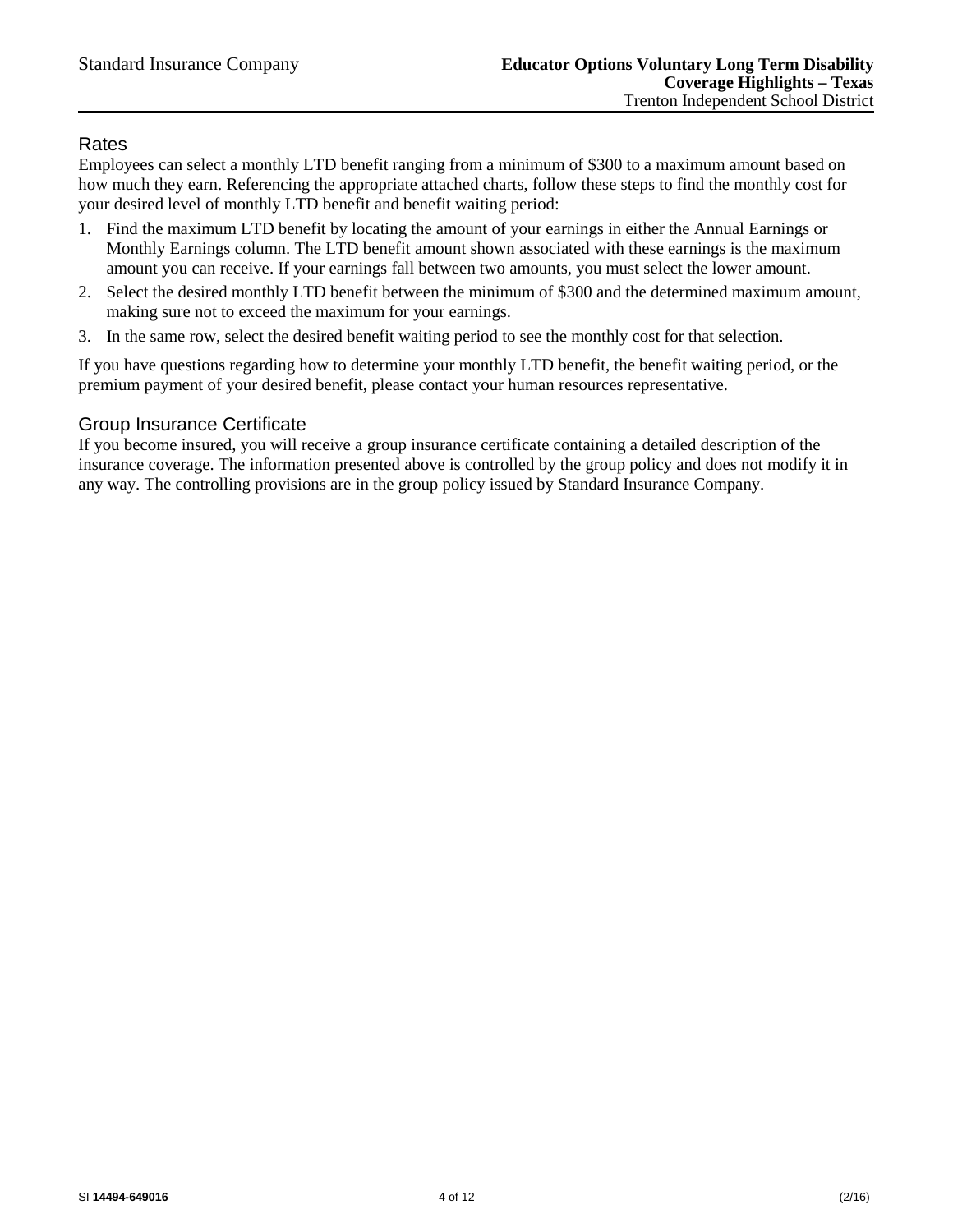Option 1:

| If your gross<br>annual salary<br>is at least: | You are<br>eligible for a<br>maximum<br>monthly<br>benefit of: | <b>Under</b><br>30 | <b>Ages</b><br>$30 - 34$ | <b>Ages</b><br>$35 - 39$ | <b>Ages</b><br>$40 - 44$ | <b>Ages</b><br>45 - 49 | <b>Ages</b><br>$50 - 54$ | <b>Ages</b><br>$55 - 59$ | <b>Ages</b><br>$60 +$ |
|------------------------------------------------|----------------------------------------------------------------|--------------------|--------------------------|--------------------------|--------------------------|------------------------|--------------------------|--------------------------|-----------------------|
| \$5,400                                        | \$300                                                          | \$7.38             | \$8.89                   | \$10.22                  | \$11.51                  | \$12.19                | \$13.03                  | \$14.42                  | \$18.22               |
| \$7,200                                        | \$400                                                          | \$9.21             | \$11.23                  | \$13.00                  | \$14.72                  | \$15.63                | \$16.75                  | \$18.61                  | \$23.66               |
| \$9,000                                        | \$500                                                          | \$11.04            | \$13.56                  | \$15.78                  | \$17.93                  | \$19.07                | \$20.47                  | \$22.79                  | \$29.11               |
| \$10,800                                       | \$600                                                          | \$12.88            | \$15.90                  | \$18.56                  | \$21.14                  | \$22.51                | \$24.19                  | \$26.97                  | \$34.56               |
| \$12,600                                       | \$700                                                          | \$14.71            | \$18.24                  | \$21.34                  | \$24.35                  | \$25.94                | \$27.91                  | \$31.15                  | \$40.00               |
| \$14,400                                       | \$800                                                          | \$16.54            | \$20.57                  | \$24.12                  | \$27.56                  | \$29.38                | \$31.62                  | \$35.33                  | \$45.45               |
| \$16,200                                       | \$900                                                          | \$18.37            | \$22.91                  | \$26.90                  | \$30.77                  | \$32.82                | \$35.34                  | \$39.51                  | \$50.89               |
| \$18,000                                       | \$1,000                                                        | \$20.21            | \$25.25                  | \$29.68                  | \$33.98                  | \$36.26                | \$39.06                  | \$43.69                  | \$56.34               |
| \$19,800                                       | \$1,100                                                        | \$22.04            | \$27.58                  | \$32.46                  | \$37.19                  | \$39.69                | \$42.78                  | \$47.88                  | \$61.78               |
| \$21,600                                       | \$1,200                                                        | \$23.87            | \$29.92                  | \$35.24                  | \$40.40                  | \$43.13                | \$46.50                  | \$52.06                  | \$67.23               |
| \$23,400                                       | \$1,300                                                        | \$25.70            | \$32.26                  | \$38.02                  | \$43.61                  | \$46.57                | \$50.22                  | \$56.24                  | \$72.68               |
| \$25,200                                       | \$1,400                                                        | \$27.54            | \$34.59                  | \$40.80                  | \$46.82                  | \$50.01                | \$53.93                  | \$60.42                  | \$78.12               |
| \$27,000                                       | \$1,500                                                        | \$29.37            | \$36.93                  | \$43.58                  | \$50.03                  | \$53.45                | \$57.65                  | \$64.60                  | \$83.57               |
| \$28,800                                       | \$1,600                                                        | \$31.20            | \$39.27                  | \$46.36                  | \$53.24                  | \$56.88                | \$61.37                  | \$68.78                  | \$89.01               |
| \$30,600                                       | \$1,700                                                        | \$33.03            | \$41.60                  | \$49.15                  | \$56.45                  | \$60.32                | \$65.09                  | \$72.96                  | \$94.46               |
| \$32,400                                       | \$1,800                                                        | \$34.87            | \$43.94                  | \$51.93                  | \$59.66                  | \$63.76                | \$68.81                  | \$77.15                  | \$99.91               |
| \$34,200                                       | \$1,900                                                        | \$36.70            | \$46.28                  | \$54.71                  | \$62.87                  | \$67.20                | \$72.52                  | \$81.33                  | \$105.35              |
| \$36,000                                       | \$2,000                                                        | \$38.53            | \$48.61                  | \$57.49                  | \$66.08                  | \$70.63                | \$76.24                  | \$85.51                  | \$110.80              |
| \$37,800                                       | \$2,100                                                        | \$40.36            | \$50.95                  | \$60.27                  | \$69.29                  | \$74.07                | \$79.96                  | \$89.69                  | \$116.24              |
| \$39,600                                       | \$2,200                                                        | \$42.20            | \$53.29                  | \$63.05                  | \$72.50                  | \$77.51                | \$83.68                  | \$93.87                  | \$121.69              |
| \$41,400                                       | \$2,300                                                        | \$44.03            | \$55.62                  | \$65.83                  | \$75.71                  | \$80.95                | \$87.40                  | \$98.05                  | \$127.14              |
| \$43,200                                       | \$2,400                                                        | \$45.86            | \$57.96                  | \$68.61                  | \$78.92                  | \$84.38                | \$91.11                  | \$102.23                 | \$132.58              |
| \$45,000                                       | \$2,500                                                        | \$47.70            | \$60.30                  | \$71.39                  | \$82.14                  | \$87.82                | \$94.83                  | \$106.42                 | \$138.03              |
| \$46,800                                       | \$2,600                                                        | \$49.53            | \$62.63                  | \$74.17                  | \$85.35                  | \$91.26                | \$98.55                  | \$110.60                 | \$143.47              |
| \$48,600                                       | \$2,700                                                        | \$51.36            | \$64.97                  | \$76.95                  | \$88.56                  | \$94.70                | \$102.27                 | \$114.78                 | \$148.92              |
| \$50,400                                       | \$2,800                                                        | \$53.19            | \$67.31                  | \$79.73                  | \$91.77                  | \$98.14                | \$105.99                 | \$118.96                 | \$154.37              |
| \$52,200                                       | \$2,900                                                        | \$55.03            | \$69.64                  | \$82.51                  | \$94.98                  | \$101.57               | \$109.70                 | \$123.14                 | \$159.81              |
| \$54,000                                       | \$3,000                                                        | \$56.86            | \$71.98                  | \$85.29                  | \$98.19                  | \$105.01               | \$113.42                 | \$127.32                 | \$165.26              |
| \$55,800                                       | \$3,100                                                        | \$58.76            | \$74.38                  | \$88.13                  | \$101.46                 | \$108.51               | \$117.20                 | \$131.56                 | \$170.77              |
| \$57,600                                       | \$3,200                                                        | \$60.65            | \$76.78                  | \$90.98                  | \$104.74                 | \$112.01               | \$120.98                 | \$135.81                 | \$176.28              |
| \$59,400                                       | \$3,300                                                        | \$62.55            | \$79.18                  | \$93.82                  | \$108.01                 | \$115.51               | \$124.76                 | \$140.05                 | \$181.79              |
| \$61,200                                       | \$3,400                                                        | \$64.44            | \$81.58                  | \$96.66                  | \$111.28                 | \$119.01               | \$128.54                 | \$144.30                 | \$187.29              |
| \$63,000                                       | \$3,500                                                        | \$66.34            | \$83.98                  | \$99.51                  | \$114.56                 | \$122.51               | \$132.32                 | \$148.54                 | \$192.80              |
| \$64,800                                       | \$3,600                                                        | \$68.23            | \$86.38                  | \$102.35                 | \$117.83                 | \$126.01               | \$136.10                 | \$152.78                 | \$198.31              |
| \$66,600                                       | \$3,700                                                        | \$70.13            | \$88.78                  | \$105.19                 | \$121.10                 | \$129.51               | \$139.88                 | \$157.03                 | \$203.82              |
| \$68,400                                       | \$3,800                                                        | \$72.02            | \$91.17                  | \$108.03                 | \$124.37                 | \$133.01               | \$143.67                 | \$161.27                 | \$209.33              |
| \$70,200                                       | \$3,900                                                        | \$73.92            | \$93.57                  | \$110.88                 | \$127.65                 | \$136.51               | \$147.45                 | \$165.52                 | \$214.84              |
| \$72,000                                       | \$4,000                                                        | \$75.81            | \$95.97                  | \$113.72                 | \$130.92                 | \$140.01               | \$151.23                 | \$169.76                 | \$220.35              |
| \$73,800                                       | \$4,100                                                        | \$77.71            | \$98.37                  | \$116.56                 | \$134.19                 | \$143.51               | \$155.01                 | \$174.00                 | \$225.86              |
| \$75,600                                       | \$4,200                                                        | \$79.60            | \$100.77                 | \$119.41                 | \$137.47                 | \$147.01               | \$158.79                 | \$178.25                 | \$231.36              |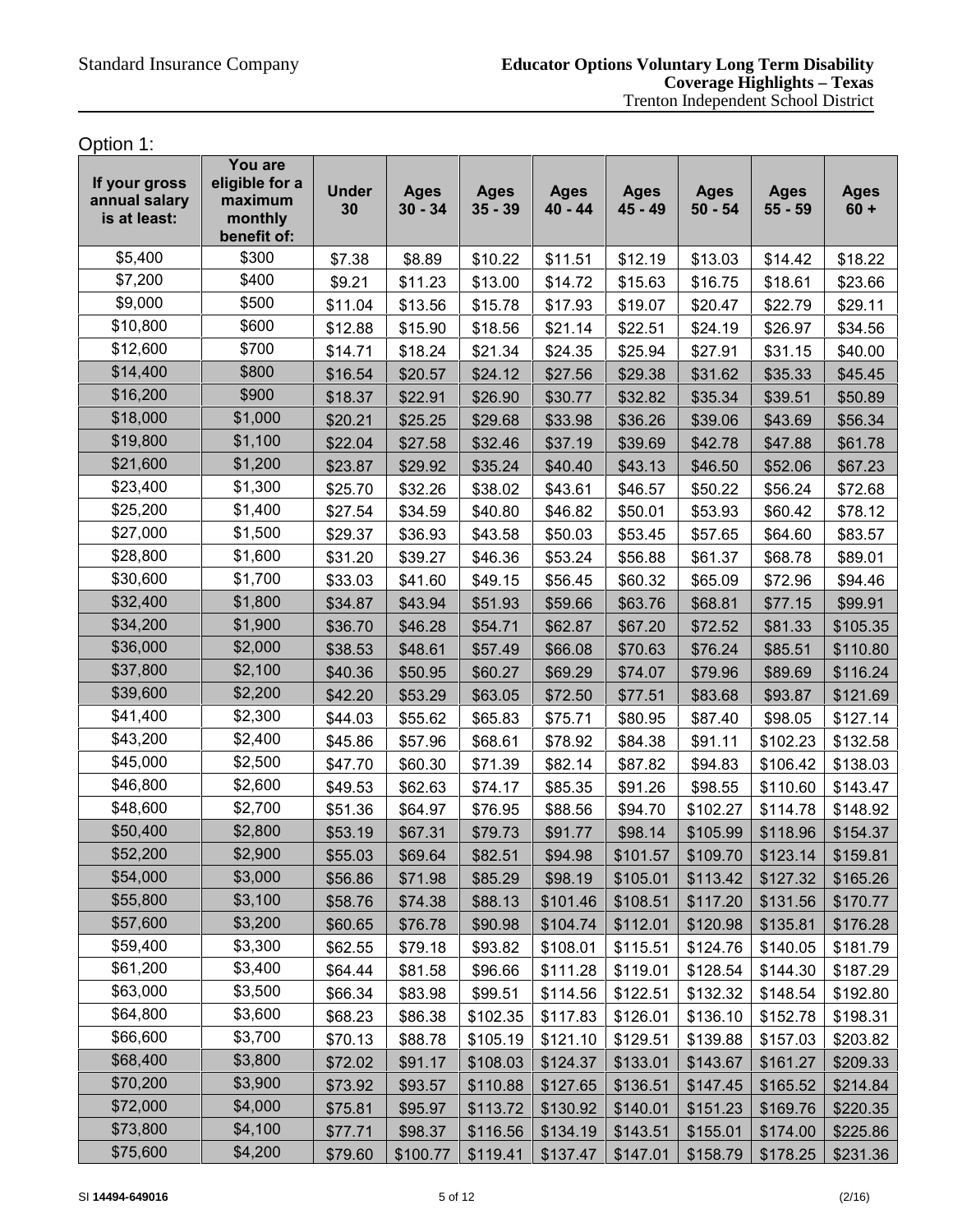Option 1 (Continued):

| If your gross<br>annual salary<br>is at least: | You are<br>eligible for a<br>maximum<br>monthly<br>benefit of: | <b>Under</b><br>30 | <b>Ages</b><br>$30 - 34$ | <b>Ages</b><br>$35 - 39$ | <b>Ages</b><br>$40 - 44$ | <b>Ages</b><br>45 - 49 | <b>Ages</b><br>$50 - 54$ | <b>Ages</b><br>$55 - 59$ | <b>Ages</b><br>$60 +$ |
|------------------------------------------------|----------------------------------------------------------------|--------------------|--------------------------|--------------------------|--------------------------|------------------------|--------------------------|--------------------------|-----------------------|
| \$77,400                                       | \$4,300                                                        | \$81.50            | \$103.17                 | \$122.25                 | \$140.74                 | \$150.51               | \$162.57                 | \$182.49                 | \$236.87              |
| \$79,200                                       | \$4,400                                                        | \$83.39            | \$105.57                 | \$125.09                 | \$144.01                 | \$154.01               | \$166.35                 | \$186.74                 | \$242.38              |
| \$81,000                                       | \$4,500                                                        | \$85.29            | \$107.97                 | \$127.94                 | \$147.29                 | \$157.52               | \$170.13                 | \$190.98                 | \$247.89              |
| \$82,800                                       | \$4,600                                                        | \$87.19            | \$110.37                 | \$130.78                 | \$150.56                 | \$161.02               | \$173.91                 | \$195.22                 | \$253.40              |
| \$84,600                                       | \$4,700                                                        | \$89.08            | \$112.77                 | \$133.62                 | \$153.83                 | \$164.52               | \$177.69                 | \$199.47                 | \$258.91              |
| \$86,400                                       | \$4,800                                                        | \$90.98            | \$115.17                 | \$136.46                 | \$157.10                 | \$168.02               | \$181.47                 | \$203.71                 | \$264.42              |
| \$88,200                                       | \$4,900                                                        | \$92.87            | \$117.57                 | \$139.31                 | \$160.38                 | \$171.52               | \$185.25                 | \$207.96                 | \$269.92              |
| \$90,000                                       | \$5,000                                                        | \$94.77            | \$119.97                 | \$142.15                 | \$163.65                 | \$175.02               | \$189.03                 | \$212.20                 | \$275.43              |
| \$91,800                                       | \$5,100                                                        | \$96.66            | \$122.37                 | \$144.99                 | \$166.92                 | \$178.52               | \$192.81                 | \$216.44                 | \$280.94              |
| \$93,600                                       | \$5,200                                                        | \$98.56            | \$124.77                 | \$147.84                 | \$170.20                 | \$182.02               | \$196.59                 | \$220.69                 | \$286.45              |
| \$95,400                                       | \$5,300                                                        | \$100.45           | \$127.16                 | \$150.68                 | \$173.47                 | \$185.52               | \$200.38                 | \$224.93                 | \$291.96              |
| \$97,200                                       | \$5,400                                                        | \$102.35           | \$129.56                 | \$153.52                 | \$176.74                 | \$189.02               | \$204.16                 | \$229.18                 | \$297.47              |
| \$99,000                                       | \$5,500                                                        | \$104.24           | \$131.96                 | \$156.37                 | \$180.02                 | \$192.52               | \$207.94                 | \$233.42                 | \$302.98              |
| \$100,800                                      | \$5,600                                                        | \$106.14           | \$134.36                 | \$159.21                 | \$183.29                 | \$196.02               | \$211.72                 | \$237.66                 | \$308.49              |
| \$102,600                                      | \$5,700                                                        | \$108.03           | \$136.76                 | \$162.05                 | \$186.56                 | \$199.52               | \$215.50                 | \$241.91                 | \$313.99              |
| \$104,400                                      | \$5,800                                                        | \$109.93           | \$139.16                 | \$164.89                 | \$189.83                 | \$203.02               | \$219.28                 | \$246.15                 | \$319.50              |
| \$106,200                                      | \$5,900                                                        | \$111.82           | \$141.56                 | \$167.74                 | \$193.11                 | \$206.52               | \$223.06                 | \$250.40                 | \$325.01              |
| \$108,000                                      | \$6,000                                                        | \$113.72           | \$143.96                 | \$170.58                 | \$196.38                 | \$210.02               | \$226.84                 | \$254.64                 | \$330.52              |
| \$109,800                                      | \$6,100                                                        | \$115.62           | \$146.36                 | \$173.42                 | \$199.65                 | \$213.52               | \$230.62                 | \$258.88                 | \$336.03              |
| \$111,600                                      | \$6,200                                                        | \$117.51           | \$148.76                 | \$176.27                 | \$202.93                 | \$217.02               | \$234.40                 | \$263.13                 | \$341.54              |
| \$114,400                                      | \$6,300                                                        | \$119.41           | \$151.16                 | \$179.11                 | \$206.20                 | \$220.52               | \$238.18                 | \$267.37                 | \$347.05              |
| \$115,200                                      | \$6,400                                                        | \$121.30           | \$153.56                 | \$181.95                 | \$209.47                 | \$224.02               | \$241.96                 | \$271.62                 | \$352.55              |
| \$117,000                                      | \$6,500                                                        | \$123.20           | \$155.96                 | \$184.80                 | \$212.75                 | \$227.52               | \$245.74                 | \$275.86                 | \$358.06              |
| \$118,800                                      | \$6,600                                                        | \$125.09           | \$158.36                 | \$187.64                 | \$216.02                 | \$231.02               | \$249.52                 | \$280.10                 | \$363.57              |
| \$120,600                                      | \$6,700                                                        | \$126.99           | \$160.76                 | \$190.48                 | \$219.29                 | \$234.52               | \$253.30                 | \$284.35                 | \$369.08              |
| \$122,400                                      | \$6,800                                                        | \$128.88           | \$163.15                 | \$193.32                 | \$222.56                 | \$238.02               | \$257.09                 | \$288.59                 | \$374.59              |
| \$124,200                                      | \$6,900                                                        | \$130.78           | \$165.55                 | \$196.17                 | \$225.84                 | \$241.52               | \$260.87                 | \$292.84                 | \$380.10              |
| \$126,000                                      | \$7,000                                                        | \$132.67           | \$167.95                 | \$199.01                 | \$229.11                 | \$245.02               | \$264.65                 | \$297.08                 | \$385.61              |
| \$127,800                                      | \$7,100                                                        | \$134.57           | \$170.35                 | \$201.85                 | \$232.38                 | \$248.52               | \$268.43                 | \$301.32                 | \$391.12              |
| \$129,600                                      | \$7,200                                                        | \$136.46           | \$172.75                 | \$204.70                 | \$235.66                 | \$252.02               | \$272.21                 | \$305.57                 | \$396.62              |
| \$131,400                                      | \$7,300                                                        | \$138.36           | \$175.15                 | \$207.54                 | \$238.93                 | \$255.52               | \$275.99                 | \$309.81                 | \$402.13              |
| \$133,200                                      | \$7,400                                                        | \$140.25           | \$177.55                 | \$210.38                 | \$242.20                 | \$259.02               | \$279.77                 | \$314.06                 | \$407.64              |
| \$135,000                                      | \$7,500                                                        | \$142.15           | \$179.95                 | \$213.23                 | \$245.48                 | \$262.53               | \$283.55                 | \$318.30                 | \$413.15              |
| \$136,800                                      | \$7,600                                                        | \$144.05           | \$182.35                 | \$216.07                 | \$248.75                 | \$266.03               | \$287.33                 | \$322.54                 | \$418.66              |
| \$138,600                                      | \$7,700                                                        | \$145.94           | \$184.75                 | \$218.91                 | \$252.02                 | \$269.53               | \$291.11                 | \$326.79                 | \$424.17              |
| \$140,400                                      | \$7,800                                                        | \$147.84           | \$187.15                 | \$221.75                 | \$255.29                 | \$273.03               | \$294.89                 | \$331.03                 | \$429.68              |
| \$142,200                                      | \$7,900                                                        | \$149.73           | \$189.55                 | \$224.60                 | \$258.57                 | \$276.53               | \$298.67                 | \$335.28                 | \$435.18              |
| \$144,000                                      | \$8,000                                                        | \$151.63           | \$191.95                 | \$227.44                 | \$261.84                 | \$280.03               | \$302.45                 | \$339.52                 | \$440.69              |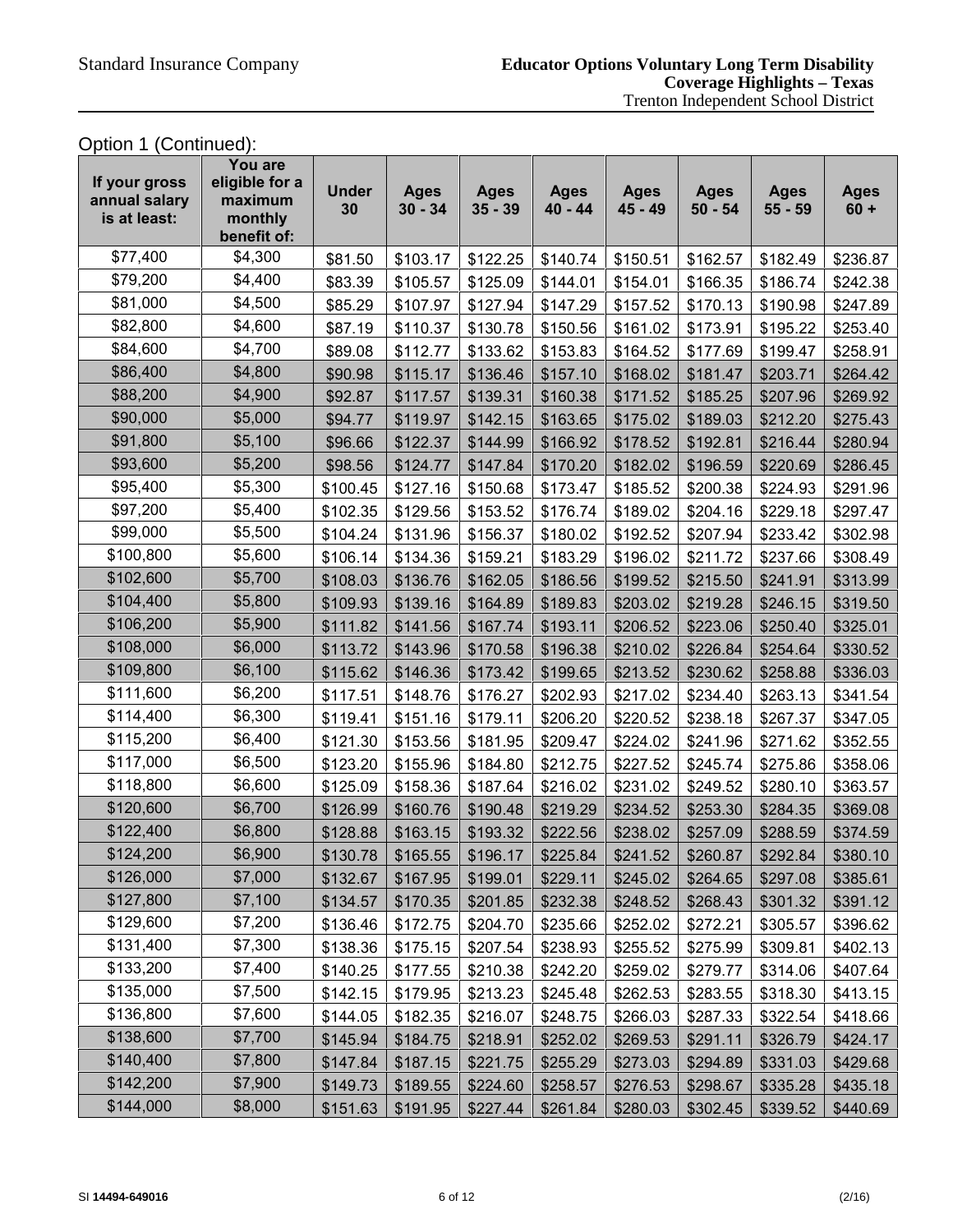Option 2:

| If your gross<br>annual salary<br>is at least: | You are<br>eligible for a<br>maximum<br>monthly<br>benefit of: | <b>Under</b><br>30 | <b>Ages</b><br>$30 - 34$ | <b>Ages</b><br>$35 - 39$ | <b>Ages</b><br>$40 - 44$ | <b>Ages</b><br>$45 - 49$ | <b>Ages</b><br>$50 - 54$ | <b>Ages</b><br>$55 - 59$ | <b>Ages</b><br>$60 +$ |
|------------------------------------------------|----------------------------------------------------------------|--------------------|--------------------------|--------------------------|--------------------------|--------------------------|--------------------------|--------------------------|-----------------------|
| \$5,400                                        | \$300                                                          | \$5.37             | \$6.45                   | \$7.54                   | \$8.59                   | \$9.14                   | \$9.62                   | \$10.68                  | \$13.08               |
| \$7,200                                        | \$400                                                          | \$6.53             | \$7.98                   | \$9.42                   | \$10.83                  | \$11.55                  | \$12.20                  | \$13.61                  | \$16.82               |
| \$9,000                                        | \$500                                                          | \$7.69             | \$9.50                   | \$11.31                  | \$13.07                  | \$13.97                  | \$14.77                  | \$16.54                  | \$20.55               |
| \$10,800                                       | \$600                                                          | \$8.86             | \$11.03                  | \$13.19                  | \$15.31                  | \$16.39                  | \$17.35                  | \$19.48                  | \$24.29               |
| \$12,600                                       | \$700                                                          | \$10.02            | \$12.55                  | \$15.08                  | \$17.55                  | \$18.81                  | \$19.93                  | \$22.41                  | \$28.02               |
| \$14,400                                       | \$800                                                          | \$11.18            | \$14.08                  | \$16.96                  | \$19.78                  | \$21.23                  | \$22.51                  | \$25.34                  | \$31.76               |
| \$16,200                                       | \$900                                                          | \$12.34            | \$15.60                  | \$18.85                  | \$22.02                  | \$23.65                  | \$25.09                  | \$28.27                  | \$35.49               |
| \$18,000                                       | \$1,000                                                        | \$13.51            | \$17.13                  | \$20.74                  | \$24.26                  | \$26.07                  | \$27.67                  | \$31.21                  | \$39.23               |
| \$19,800                                       | \$1,100                                                        | \$14.67            | \$18.65                  | \$22.62                  | \$26.50                  | \$28.48                  | \$30.25                  | \$34.14                  | \$42.96               |
| \$21,600                                       | \$1,200                                                        | \$15.83            | \$20.18                  | \$24.51                  | \$28.73                  | \$30.90                  | \$32.83                  | \$37.07                  | \$46.70               |
| \$23,400                                       | \$1,300                                                        | \$16.99            | \$21.70                  | \$26.39                  | \$30.97                  | \$33.32                  | \$35.40                  | \$40.00                  | \$50.43               |
| \$25,200                                       | \$1,400                                                        | \$18.16            | \$23.23                  | \$28.28                  | \$33.21                  | \$35.74                  | \$37.98                  | \$42.94                  | \$54.17               |
| \$27,000                                       | \$1,500                                                        | \$19.32            | \$24.75                  | \$30.16                  | \$35.45                  | \$38.16                  | \$40.56                  | \$45.87                  | \$57.90               |
| \$28,800                                       | \$1,600                                                        | \$20.48            | \$26.28                  | \$32.05                  | \$37.69                  | \$40.58                  | \$43.14                  | \$48.80                  | \$61.64               |
| \$30,600                                       | \$1,700                                                        | \$21.64            | \$27.80                  | \$33.94                  | \$39.92                  | \$42.99                  | \$45.72                  | \$51.73                  | \$65.37               |
| \$32,400                                       | \$1,800                                                        | \$22.81            | \$29.33                  | \$35.82                  | \$42.16                  | \$45.41                  | \$48.30                  | \$54.67                  | \$69.11               |
| \$34,200                                       | \$1,900                                                        | \$23.97            | \$30.85                  | \$37.71                  | \$44.40                  | \$47.83                  | \$50.88                  | \$57.60                  | \$72.84               |
| \$36,000                                       | \$2,000                                                        | \$25.13            | \$32.38                  | \$39.59                  | \$46.64                  | \$50.25                  | \$53.46                  | \$60.53                  | \$76.58               |
| \$37,800                                       | \$2,100                                                        | \$26.29            | \$33.90                  | \$41.48                  | \$48.88                  | \$52.67                  | \$56.03                  | \$63.46                  | \$80.31               |
| \$39,600                                       | \$2,200                                                        | \$27.46            | \$35.43                  | \$43.36                  | \$51.11                  | \$55.09                  | \$58.61                  | \$66.40                  | \$84.05               |
| \$41,400                                       | \$2,300                                                        | \$28.62            | \$36.95                  | \$45.25                  | \$53.35                  | \$57.51                  | \$61.19                  | \$69.33                  | \$87.78               |
| \$43,200                                       | \$2,400                                                        | \$29.78            | \$38.48                  | \$47.13                  | \$55.59                  | \$59.92                  | \$63.77                  | \$72.26                  | \$91.52               |
| \$45,000                                       | \$2,500                                                        | \$30.95            | \$40.00                  | \$49.02                  | \$57.83                  | \$62.34                  | \$66.35                  | \$75.19                  | \$95.25               |
| \$46,800                                       | \$2,600                                                        | \$32.11            | \$41.52                  | \$50.91                  | \$60.07                  | \$64.76                  | \$68.93                  | \$78.13                  | \$98.99               |
| \$48,600                                       | \$2,700                                                        | \$33.27            | \$43.05                  | \$52.79                  | \$62.30                  | \$67.18                  | \$71.51                  | \$81.06                  | \$102.72              |
| \$50,400                                       | \$2,800                                                        | \$34.43            | \$44.57                  | \$54.68                  | \$64.54                  | \$69.60                  | \$74.09                  | \$83.99                  | \$106.46              |
| \$52,200                                       | \$2,900                                                        | \$35.60            | \$46.10                  | \$56.56                  | \$66.78                  | \$72.02                  | \$76.67                  | \$86.92                  | \$110.19              |
| \$54,000                                       | \$3,000                                                        | \$36.76            | \$47.62                  | \$58.45                  | \$69.02                  | \$74.44                  | \$79.24                  | \$89.86                  | \$113.93              |
| \$55,800                                       | \$3,100                                                        | \$37.99            | \$49.21                  | \$60.40                  | \$71.32                  | \$76.92                  | \$81.88                  | \$92.86                  | \$117.73              |
| \$57,600                                       | \$3,200                                                        | \$39.21            | \$50.79                  | \$62.35                  | \$73.62                  | \$79.40                  | \$84.52                  | \$95.85                  | \$121.53              |
| \$59,400                                       | \$3,300                                                        | \$40.44            | \$52.38                  | \$64.30                  | \$75.92                  | \$81.88                  | \$87.16                  | \$98.85                  | \$125.32              |
| \$61,200                                       | \$3,400                                                        | \$41.66            | \$53.97                  | \$66.24                  | \$78.22                  | \$84.37                  | \$89.81                  | \$101.84                 | \$129.12              |
| \$63,000                                       | \$3,500                                                        | \$42.89            | \$55.56                  | \$68.19                  | \$80.52                  | \$86.85                  | \$92.45                  | \$104.84                 | \$132.92              |
| \$64,800                                       | \$3,600                                                        | \$44.11            | \$57.14                  | \$70.14                  | \$82.82                  | \$89.33                  | \$95.09                  | \$107.83                 | \$136.72              |
| \$66,600                                       | \$3,700                                                        | \$45.34            | \$58.73                  | \$72.09                  | \$85.12                  | \$91.81                  | \$97.73                  | \$110.83                 | \$140.51              |
| \$68,400                                       | \$3,800                                                        | \$46.56            | \$60.32                  | \$74.04                  | \$87.43                  | \$94.29                  | \$100.37                 | \$113.82                 | \$144.31              |
| \$70,200                                       | \$3,900                                                        | \$47.79            | \$61.91                  | \$75.99                  | \$89.73                  | \$96.77                  | \$103.01                 | \$116.82                 | \$148.11              |
| \$72,000                                       | \$4,000                                                        | \$49.01            | \$63.49                  | \$77.93                  | \$92.03                  | \$99.25                  | \$105.65                 | \$119.81                 | \$151.91              |
| \$73,800                                       | \$4,100                                                        | \$50.24            | \$65.08                  | \$79.88                  | \$94.33                  | \$101.73                 | \$108.29                 | \$122.81                 | \$155.70              |
| \$75,600                                       | \$4,200                                                        | \$51.46            | \$66.67                  | \$81.83                  | \$96.63                  | \$104.22                 | \$110.94                 | \$125.80                 | \$159.50              |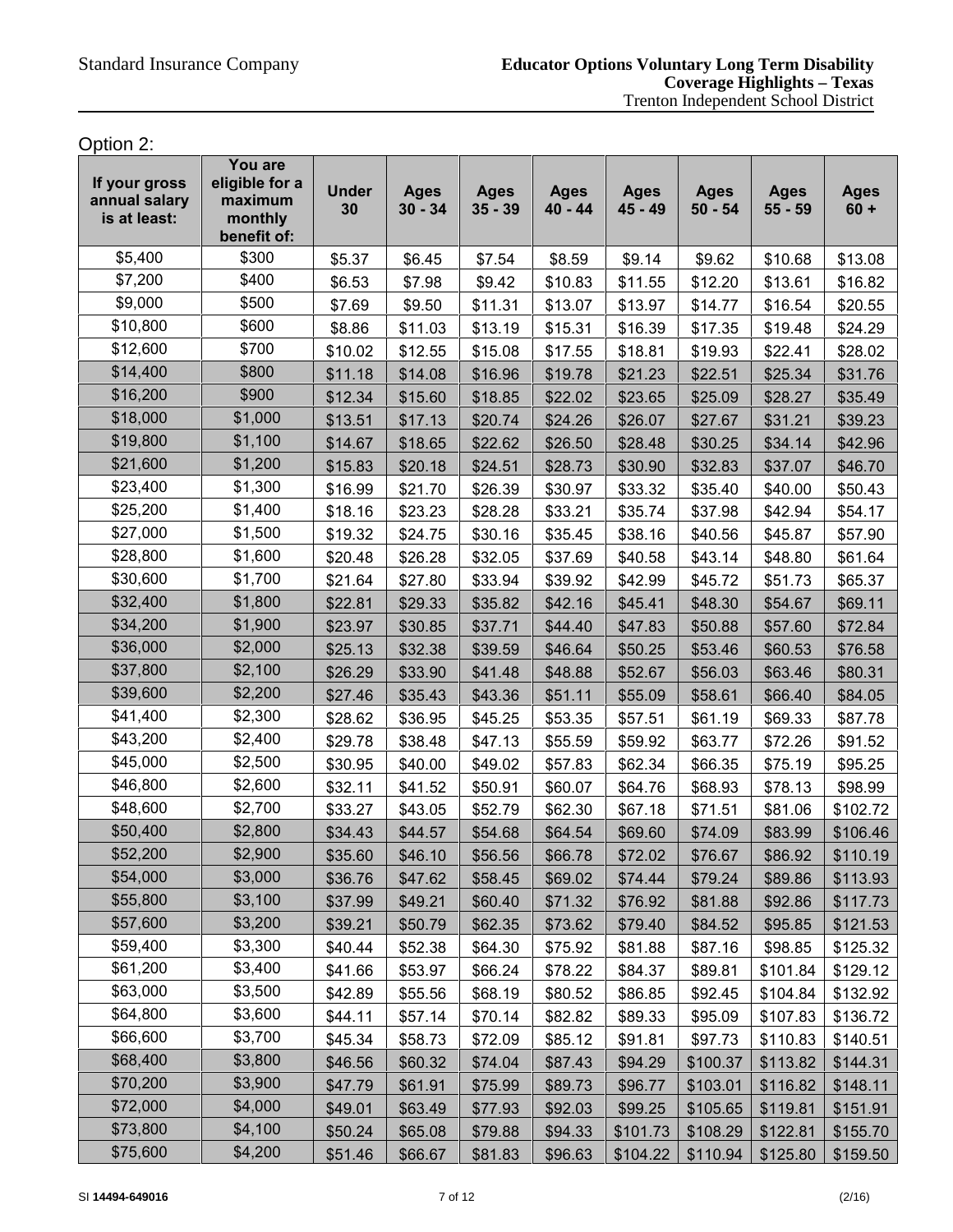## Option 2 (Continued):

| If your gross<br>annual salary<br>is at least: | You are<br>eligible for a<br>maximum<br>monthly<br>benefit of: | <b>Under</b><br>30 | <b>Ages</b><br>$30 - 34$ | <b>Ages</b><br>$35 - 39$ | <b>Ages</b><br>$40 - 44$ | <b>Ages</b><br>45 - 49 | <b>Ages</b><br>$50 - 54$ | <b>Ages</b><br>$55 - 59$ | <b>Ages</b><br>$60 +$ |
|------------------------------------------------|----------------------------------------------------------------|--------------------|--------------------------|--------------------------|--------------------------|------------------------|--------------------------|--------------------------|-----------------------|
| \$77,400                                       | \$4,300                                                        | \$52.69            | \$68.26                  | \$83.78                  | \$98.93                  | \$106.70               | \$113.58                 | \$128.80                 | \$163.30              |
| \$79,200                                       | \$4,400                                                        | \$53.91            | \$69.84                  | \$85.73                  | \$101.23                 | \$109.18               | \$116.22                 | \$131.79                 | \$167.10              |
| \$81,000                                       | \$4,500                                                        | \$55.14            | \$71.43                  | \$87.68                  | \$103.53                 | \$111.66               | \$118.86                 | \$134.79                 | \$170.90              |
| \$82,800                                       | \$4,600                                                        | \$56.37            | \$73.02                  | \$89.62                  | \$105.83                 | \$114.14               | \$121.50                 | \$137.79                 | \$174.69              |
| \$84,600                                       | \$4,700                                                        | \$57.59            | \$74.60                  | \$91.57                  | \$108.13                 | \$116.62               | \$124.14                 | \$140.78                 | \$178.49              |
| \$86,400                                       | \$4,800                                                        | \$58.82            | \$76.19                  | \$93.52                  | \$110.43                 | \$119.10               | \$126.78                 | \$143.78                 | \$182.29              |
| \$88,200                                       | \$4,900                                                        | \$60.04            | \$77.78                  | \$95.47                  | \$112.73                 | \$121.59               | \$129.43                 | \$146.77                 | \$186.09              |
| \$90,000                                       | \$5,000                                                        | \$61.27            | \$79.37                  | \$97.42                  | \$115.03                 | \$124.07               | \$132.07                 | \$149.77                 | \$189.88              |
| \$91,800                                       | \$5,100                                                        | \$62.49            | \$80.95                  | \$99.37                  | \$117.33                 | \$126.55               | \$134.71                 | \$152.76                 | \$193.68              |
| \$93,600                                       | \$5,200                                                        | \$63.72            | \$82.54                  | \$101.31                 | \$119.63                 | \$129.03               | \$137.35                 | \$155.76                 | \$197.48              |
| \$95,400                                       | \$5,300                                                        | \$64.94            | \$84.13                  | \$103.26                 | \$121.94                 | \$131.51               | \$139.99                 | \$158.75                 | \$201.28              |
| \$97,200                                       | \$5,400                                                        | \$66.17            | \$85.72                  | \$105.21                 | \$124.24                 | \$133.99               | \$142.63                 | \$161.75                 | \$205.07              |
| \$99,000                                       | \$5,500                                                        | \$67.39            | \$87.30                  | \$107.16                 | \$126.54                 | \$136.47               | \$145.27                 | \$164.74                 | \$208.87              |
| \$100,800                                      | \$5,600                                                        | \$68.62            | \$88.89                  | \$109.11                 | \$128.84                 | \$138.95               | \$147.91                 | \$167.74                 | \$212.67              |
| \$102,600                                      | \$5,700                                                        | \$69.84            | \$90.48                  | \$111.06                 | \$131.14                 | \$141.44               | \$150.56                 | \$170.73                 | \$216.47              |
| \$104,400                                      | \$5,800                                                        | \$71.07            | \$92.07                  | \$113.00                 | \$133.44                 | \$143.92               | \$153.20                 | \$173.73                 | \$220.26              |
| \$106,200                                      | \$5,900                                                        | \$72.29            | \$93.65                  | \$114.95                 | \$135.74                 | \$146.40               | \$155.84                 | \$176.72                 | \$224.06              |
| \$108,000                                      | \$6,000                                                        | \$73.52            | \$95.24                  | \$116.90                 | \$138.04                 | \$148.88               | \$158.48                 | \$179.72                 | \$227.86              |
| \$109,800                                      | \$6,100                                                        | \$74.75            | \$96.83                  | \$118.85                 | \$140.34                 | \$151.36               | \$161.12                 | \$182.72                 | \$231.66              |
| \$111,600                                      | \$6,200                                                        | \$75.97            | \$98.41                  | \$120.80                 | \$142.64                 | \$153.84               | \$163.76                 | \$185.71                 | \$235.46              |
| \$114,400                                      | \$6,300                                                        | \$77.20            | \$100.00                 | \$122.75                 | \$144.94                 | \$156.32               | \$166.40                 | \$188.71                 | \$239.25              |
| \$115,200                                      | \$6,400                                                        | \$78.42            | \$101.59                 | \$124.69                 | \$147.24                 | \$158.81               | \$169.05                 | \$191.70                 | \$243.05              |
| \$117,000                                      | \$6,500                                                        | \$79.65            | \$103.18                 | \$126.64                 | \$149.54                 | \$161.29               | \$171.69                 | \$194.70                 | \$246.85              |
| \$118,800                                      | \$6,600                                                        | \$80.87            | \$104.76                 | \$128.59                 | \$151.84                 | \$163.77               | \$174.33                 | \$197.69                 | \$250.65              |
| \$120,600                                      | \$6,700                                                        | \$82.10            | \$106.35                 | \$130.54                 | \$154.14                 | \$166.25               | \$176.97                 | \$200.69                 | \$254.44              |
| \$122,400                                      | \$6,800                                                        | \$83.32            | \$107.94                 | \$132.49                 | \$156.45                 | \$168.73               | \$179.61                 | \$203.68                 | \$258.24              |
| \$124,200                                      | \$6,900                                                        | \$84.55            | \$109.53                 | \$134.44                 | \$158.75                 | \$171.21               | \$182.25                 | \$206.68                 | \$262.04              |
| \$126,000                                      | \$7,000                                                        | \$85.77            | \$111.11                 | \$136.38                 | \$161.05                 | \$173.69               | \$184.89                 | \$209.67                 | \$265.84              |
| \$127,800                                      | \$7,100                                                        | \$87.00            | \$112.70                 | \$138.33                 | \$163.35                 | \$176.17               | \$187.53                 | \$212.67                 | \$269.63              |
| \$129,600                                      | \$7,200                                                        | \$88.22            | \$114.29                 | \$140.28                 | \$165.65                 | \$178.66               | \$190.18                 | \$215.66                 | \$273.43              |
| \$131,400                                      | \$7,300                                                        | \$89.45            | \$115.88                 | \$142.23                 | \$167.95                 | \$181.14               | \$192.82                 | \$218.66                 | \$277.23              |
| \$133,200                                      | \$7,400                                                        | \$90.67            | \$117.46                 | \$144.18                 | \$170.25                 | \$183.62               | \$195.46                 | \$221.65                 | \$281.03              |
| \$135,000                                      | \$7,500                                                        | \$91.90            | \$119.05                 | \$146.13                 | \$172.55                 | \$186.10               | \$198.10                 | \$224.65                 | \$284.83              |
| \$136,800                                      | \$7,600                                                        | \$93.13            | \$120.64                 | \$148.07                 | \$174.85                 | \$188.58               | \$200.74                 | \$227.65                 | \$288.62              |
| \$138,600                                      | \$7,700                                                        | \$94.35            | \$122.22                 | \$150.02                 | \$177.15                 | \$191.06               | \$203.38                 | \$230.64                 | \$292.42              |
| \$140,400                                      | \$7,800                                                        | \$95.58            | \$123.81                 | \$151.97                 | \$179.45                 | \$193.54               | \$206.02                 | \$233.64                 | \$296.22              |
| \$142,200                                      | \$7,900                                                        | \$96.80            | \$125.40                 | \$153.92                 | \$181.75                 | \$196.03               | \$208.67                 | \$236.63                 | \$300.02              |
| \$144,000                                      | \$8,000                                                        | \$98.03            | \$126.99                 | \$155.87                 | \$184.05                 | \$198.51               | \$211.31                 | \$239.63                 | \$303.81              |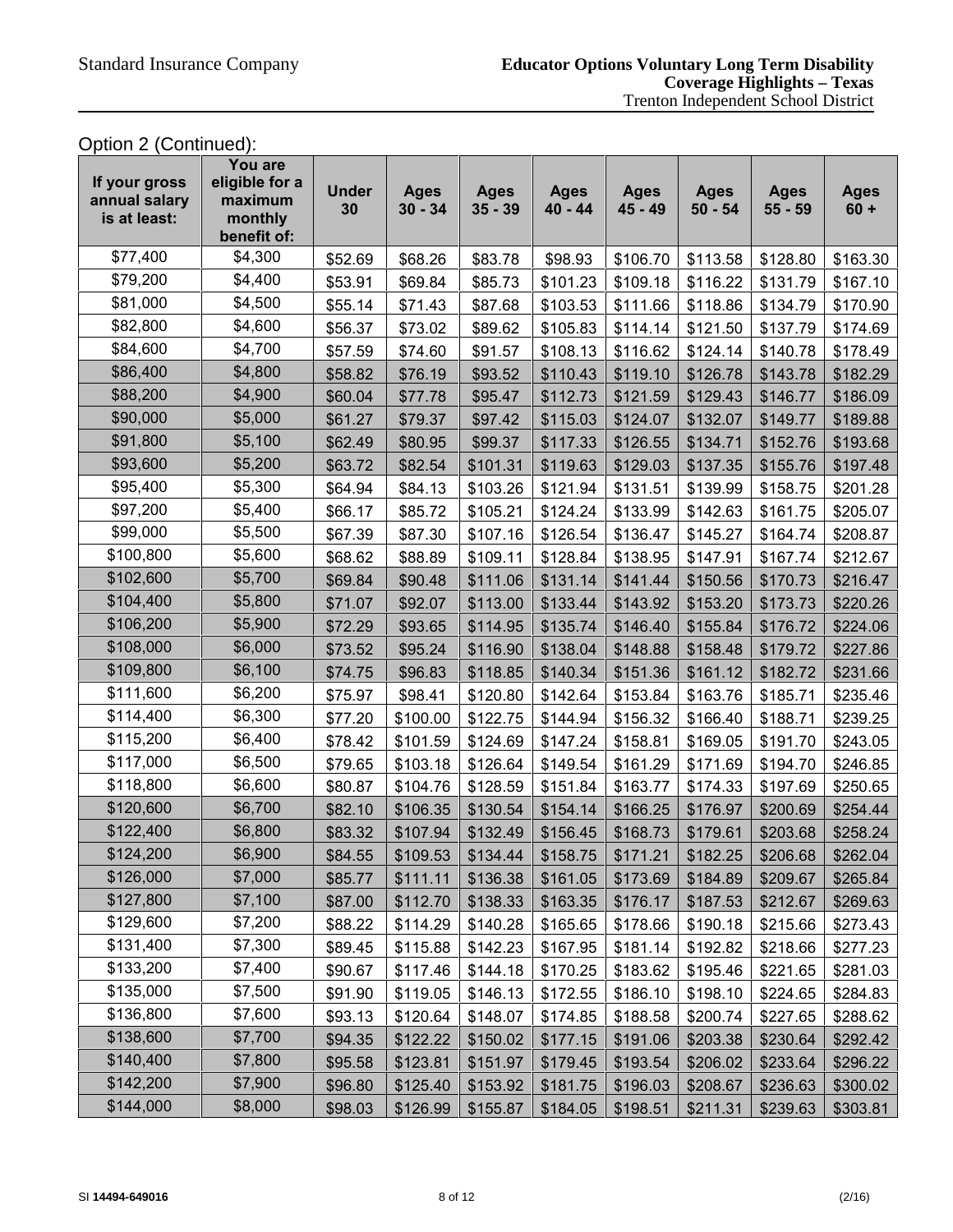Option 3:

| If your gross<br>annual salary<br>is at least: | You are<br>eligible for a<br>maximum<br>monthly<br>benefit of: | <b>Under</b><br>30 | <b>Ages</b><br>$30 - 34$ | <b>Ages</b><br>$35 - 39$ | <b>Ages</b><br>$40 - 44$ | <b>Ages</b><br>45 - 49 | <b>Ages</b><br>$50 - 54$ | <b>Ages</b><br>$55 - 59$ | <b>Ages</b><br>$60 +$ |
|------------------------------------------------|----------------------------------------------------------------|--------------------|--------------------------|--------------------------|--------------------------|------------------------|--------------------------|--------------------------|-----------------------|
| \$5,400                                        | \$300                                                          | \$3.81             | \$4.52                   | \$5.39                   | \$6.29                   | \$6.80                 | \$7.29                   | \$8.29                   | \$10.60               |
| \$7,200                                        | \$400                                                          | \$4.46             | \$5.40                   | \$6.56                   | \$7.76                   | \$8.44                 | \$9.09                   | \$10.43                  | \$13.51               |
| \$9,000                                        | \$500                                                          | \$5.10             | \$6.28                   | \$7.73                   | \$9.23                   | \$10.09                | \$10.90                  | \$12.57                  | \$16.41               |
| \$10,800                                       | \$600                                                          | \$5.75             | \$7.16                   | \$8.90                   | \$10.70                  | \$11.73                | \$12.70                  | \$14.71                  | \$19.32               |
| \$12,600                                       | \$700                                                          | \$6.39             | \$8.04                   | \$10.07                  | \$12.17                  | \$13.37                | \$14.51                  | \$16.85                  | \$22.23               |
| \$14,400                                       | \$800                                                          | \$7.04             | \$8.92                   | \$11.24                  | \$13.64                  | \$15.01                | \$16.31                  | \$18.99                  | \$25.13               |
| \$16,200                                       | \$900                                                          | \$7.68             | \$9.80                   | \$12.41                  | \$15.11                  | \$16.65                | \$18.11                  | \$21.12                  | \$28.04               |
| \$18,000                                       | \$1,000                                                        | \$8.33             | \$10.68                  | \$13.58                  | \$16.58                  | \$18.29                | \$19.92                  | \$23.26                  | \$30.95               |
| \$19,800                                       | \$1,100                                                        | \$8.97             | \$11.56                  | \$14.74                  | \$18.04                  | \$19.93                | \$21.72                  | \$25.40                  | \$33.85               |
| \$21,600                                       | \$1,200                                                        | \$9.62             | \$12.44                  | \$15.91                  | \$19.51                  | \$21.57                | \$23.52                  | \$27.54                  | \$36.76               |
| \$23,400                                       | \$1,300                                                        | \$10.26            | \$13.32                  | \$17.08                  | \$20.98                  | \$23.21                | \$25.33                  | \$29.68                  | \$39.67               |
| \$25,200                                       | \$1,400                                                        | \$10.90            | \$14.20                  | \$18.25                  | \$22.45                  | \$24.86                | \$27.13                  | \$31.82                  | \$42.57               |
| \$27,000                                       | \$1,500                                                        | \$11.55            | \$15.08                  | \$19.42                  | \$23.92                  | \$26.50                | \$28.94                  | \$33.95                  | \$45.48               |
| \$28,800                                       | \$1,600                                                        | \$12.19            | \$15.96                  | \$20.59                  | \$25.39                  | \$28.14                | \$30.74                  | \$36.09                  | \$48.39               |
| \$30,600                                       | \$1,700                                                        | \$12.84            | \$16.84                  | \$21.76                  | \$26.86                  | \$29.78                | \$32.54                  | \$38.23                  | \$51.29               |
| \$32,400                                       | \$1,800                                                        | \$13.48            | \$17.72                  | \$22.93                  | \$28.33                  | \$31.42                | \$34.35                  | \$40.37                  | \$54.20               |
| \$34,200                                       | \$1,900                                                        | \$14.13            | \$18.60                  | \$24.10                  | \$29.80                  | \$33.06                | \$36.15                  | \$42.51                  | \$57.11               |
| \$36,000                                       | \$2,000                                                        | \$14.77            | \$19.48                  | \$25.27                  | \$31.27                  | \$34.70                | \$37.95                  | \$44.65                  | \$60.01               |
| \$37,800                                       | \$2,100                                                        | \$15.42            | \$20.36                  | \$26.44                  | \$32.74                  | \$36.34                | \$39.76                  | \$46.78                  | \$62.92               |
| \$39,600                                       | \$2,200                                                        | \$16.06            | \$21.24                  | \$27.61                  | \$34.21                  | \$37.98                | \$41.56                  | \$48.92                  | \$65.83               |
| \$41,400                                       | \$2,300                                                        | \$16.71            | \$22.12                  | \$28.78                  | \$35.68                  | \$39.63                | \$43.37                  | \$51.06                  | \$68.73               |
| \$43,200                                       | \$2,400                                                        | \$17.35            | \$23.00                  | \$29.95                  | \$37.15                  | \$41.27                | \$45.17                  | \$53.20                  | \$71.64               |
| \$45,000                                       | \$2,500                                                        | \$18.00            | \$23.88                  | \$31.12                  | \$38.62                  | \$42.91                | \$46.97                  | \$55.34                  | \$74.55               |
| \$46,800                                       | \$2,600                                                        | \$18.64            | \$24.76                  | \$32.29                  | \$40.09                  | \$44.55                | \$48.78                  | \$57.48                  | \$77.45               |
| \$48,600                                       | \$2,700                                                        | \$19.28            | \$25.64                  | \$33.46                  | \$41.56                  | \$46.19                | \$50.58                  | \$59.61                  | \$80.36               |
| \$50,400                                       | \$2,800                                                        | \$19.93            | \$26.52                  | \$34.63                  | \$43.03                  | \$47.83                | \$52.38                  | \$61.75                  | \$83.26               |
| \$52,200                                       | \$2,900                                                        | \$20.57            | \$27.40                  | \$35.80                  | \$44.50                  | \$49.47                | \$54.19                  | \$63.89                  | \$86.17               |
| \$54,000                                       | \$3,000                                                        | \$21.22            | \$28.28                  | \$36.97                  | \$45.97                  | \$51.11                | \$55.99                  | \$66.03                  | \$89.08               |
| \$55,800                                       | \$3,100                                                        | \$21.93            | \$29.22                  | \$38.20                  | \$47.50                  | \$52.81                | \$57.86                  | \$68.23                  | \$92.05               |
| \$57,600                                       | \$3,200                                                        | \$22.63            | \$30.17                  | \$39.43                  | \$49.03                  | \$54.52                | \$59.72                  | \$70.43                  | \$95.02               |
| \$59,400                                       | \$3,300                                                        | \$23.34            | \$31.11                  | \$40.67                  | \$50.57                  | \$56.22                | \$61.59                  | \$72.63                  | \$97.99               |
| \$61,200                                       | \$3,400                                                        | \$24.05            | \$32.05                  | \$41.90                  | \$52.10                  | \$57.92                | \$63.46                  | \$74.83                  | \$100.96              |
| \$63,000                                       | \$3,500                                                        | \$24.76            | \$32.99                  | \$43.13                  | \$53.63                  | \$59.63                | \$65.32                  | \$77.04                  | \$103.93              |
| \$64,800                                       | \$3,600                                                        | \$25.46            | \$33.94                  | \$44.36                  | \$55.16                  | \$61.33                | \$67.19                  | \$79.24                  | \$106.90              |
| \$66,600                                       | \$3,700                                                        | \$26.17            | \$34.88                  | \$45.60                  | \$56.70                  | \$63.04                | \$69.05                  | \$81.44                  | \$109.87              |
| \$68,400                                       | \$3,800                                                        | \$26.88            | \$35.82                  | \$46.83                  | \$58.23                  | \$64.74                | \$70.92                  | \$83.64                  | \$112.83              |
| \$70,200                                       | \$3,900                                                        | \$27.59            | \$36.76                  | \$48.06                  | \$59.76                  | \$66.44                | \$72.79                  | \$85.84                  | \$115.80              |
| \$72,000                                       | \$4,000                                                        | \$28.29            | \$37.71                  | \$49.29                  | \$61.29                  | \$68.15                | \$74.65                  | \$88.04                  | \$118.77              |
| \$73,800                                       | \$4,100                                                        | \$29.00            | \$38.65                  | \$50.53                  | \$62.83                  | \$69.85                | \$76.52                  | \$90.24                  | \$121.74              |
| \$75,600                                       | \$4,200                                                        | \$29.71            | \$39.59                  | \$51.76                  | \$64.36                  | \$71.55                | \$78.39                  | \$92.44                  | \$124.71              |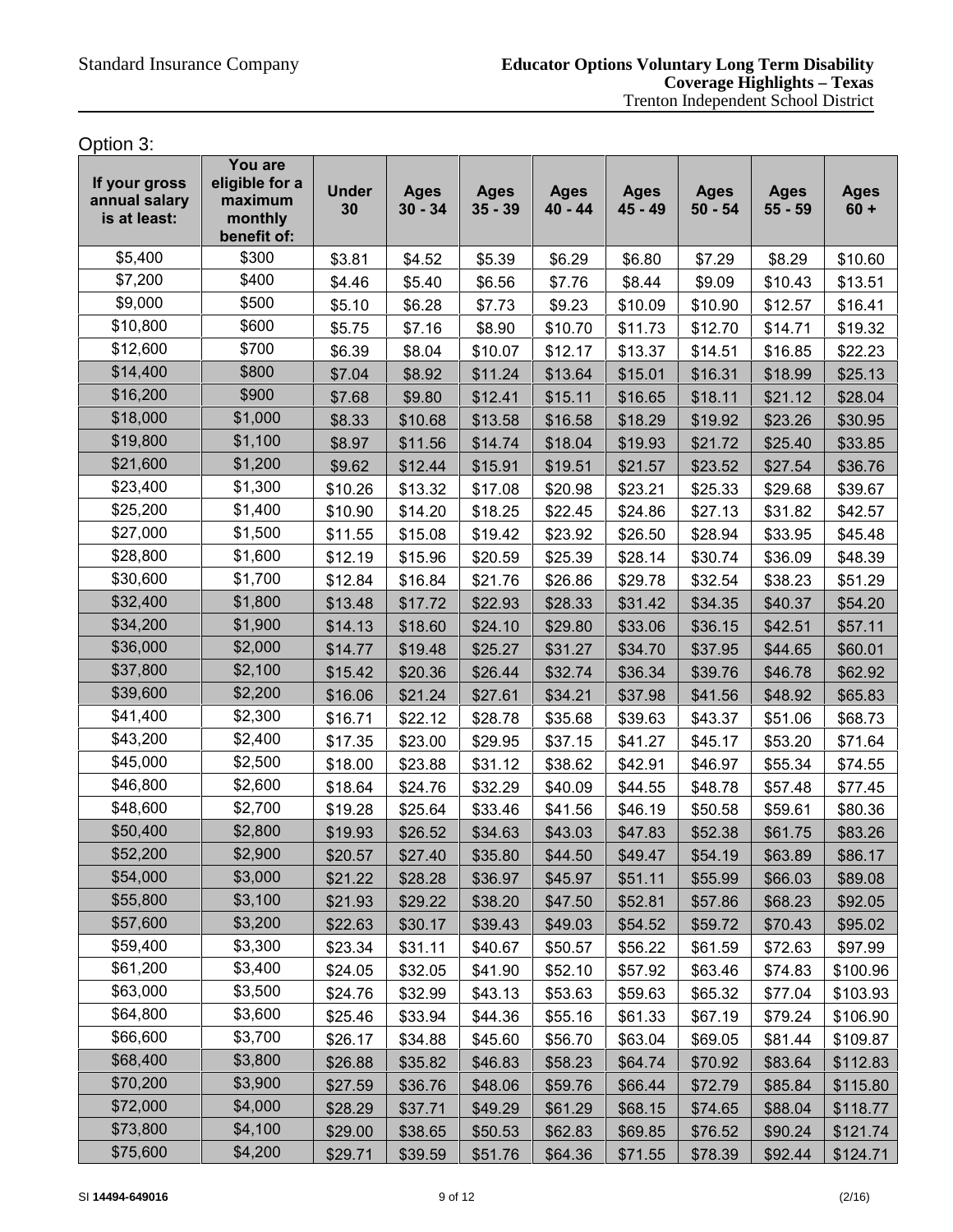# Option 3 (Continued):

| If your gross<br>annual salary<br>is at least: | You are<br>eligible for a<br>maximum<br>monthly<br>benefit of: | <b>Under</b><br>30 | <b>Ages</b><br>$30 - 34$ | <b>Ages</b><br>$35 - 39$ | <b>Ages</b><br>$40 - 44$ | <b>Ages</b><br>45 - 49 | <b>Ages</b><br>$50 - 54$ | <b>Ages</b><br>$55 - 59$ | <b>Ages</b><br>$60 +$ |
|------------------------------------------------|----------------------------------------------------------------|--------------------|--------------------------|--------------------------|--------------------------|------------------------|--------------------------|--------------------------|-----------------------|
| \$77,400                                       | \$4,300                                                        | \$30.42            | \$40.53                  | \$52.99                  | \$65.89                  | \$73.26                | \$80.25                  | \$94.64                  | \$127.68              |
| \$79,200                                       | \$4,400                                                        | \$31.12            | \$41.48                  | \$54.22                  | \$67.42                  | \$74.96                | \$82.12                  | \$96.84                  | \$130.65              |
| \$81,000                                       | \$4,500                                                        | \$31.83            | \$42.42                  | \$55.46                  | \$68.96                  | \$76.67                | \$83.99                  | \$99.05                  | \$133.62              |
| \$82,800                                       | \$4,600                                                        | \$32.54            | \$43.36                  | \$56.69                  | \$70.49                  | \$78.37                | \$85.85                  | \$101.25                 | \$136.59              |
| \$84,600                                       | \$4,700                                                        | \$33.24            | \$44.31                  | \$57.92                  | \$72.02                  | \$80.07                | \$87.72                  | \$103.45                 | \$139.56              |
| \$86,400                                       | \$4,800                                                        | \$33.95            | \$45.25                  | \$59.15                  | \$73.55                  | \$81.78                | \$89.58                  | \$105.65                 | \$142.53              |
| \$88,200                                       | \$4,900                                                        | \$34.66            | \$46.19                  | \$60.38                  | \$75.08                  | \$83.48                | \$91.45                  | \$107.85                 | \$145.50              |
| \$90,000                                       | \$5,000                                                        | \$35.37            | \$47.13                  | \$61.62                  | \$76.62                  | \$85.18                | \$93.32                  | \$110.05                 | \$148.47              |
| \$91,800                                       | \$5,100                                                        | \$36.07            | \$48.08                  | \$62.85                  | \$78.15                  | \$86.89                | \$95.18                  | \$112.25                 | \$151.44              |
| \$93,600                                       | \$5,200                                                        | \$36.78            | \$49.02                  | \$64.08                  | \$79.68                  | \$88.59                | \$97.05                  | \$114.45                 | \$154.41              |
| \$95,400                                       | \$5,300                                                        | \$37.49            | \$49.96                  | \$65.31                  | \$81.21                  | \$90.29                | \$98.92                  | \$116.65                 | \$157.37              |
| \$97,200                                       | \$5,400                                                        | \$38.20            | \$50.90                  | \$66.55                  | \$82.75                  | \$92.00                | \$100.78                 | \$118.85                 | \$160.34              |
| \$99,000                                       | \$5,500                                                        | \$38.90            | \$51.85                  | \$67.78                  | \$84.28                  | \$93.70                | \$102.65                 | \$121.06                 | \$163.31              |
| \$100,800                                      | \$5,600                                                        | \$39.61            | \$52.79                  | \$69.01                  | \$85.81                  | \$95.41                | \$104.51                 | \$123.26                 | \$166.28              |
| \$102,600                                      | \$5,700                                                        | \$40.32            | \$53.73                  | \$70.24                  | \$87.34                  | \$97.11                | \$106.38                 | \$125.46                 | \$169.25              |
| \$104,400                                      | \$5,800                                                        | \$41.03            | \$54.67                  | \$71.48                  | \$88.88                  | \$98.81                | \$108.25                 | \$127.66                 | \$172.22              |
| \$106,200                                      | \$5,900                                                        | \$41.73            | \$55.62                  | \$72.71                  | \$90.41                  | \$100.52               | \$110.11                 | \$129.86                 | \$175.19              |
| \$108,000                                      | \$6,000                                                        | \$42.44            | \$56.56                  | \$73.94                  | \$91.94                  | \$102.22               | \$111.98                 | \$132.06                 | \$178.16              |
| \$109,800                                      | \$6,100                                                        | \$43.15            | \$57.50                  | \$75.17                  | \$93.47                  | \$103.92               | \$113.85                 | \$134.26                 | \$181.13              |
| \$111,600                                      | \$6,200                                                        | \$43.85            | \$58.45                  | \$76.40                  | \$95.00                  | \$105.63               | \$115.71                 | \$136.46                 | \$184.10              |
| \$114,400                                      | \$6,300                                                        | \$44.56            | \$59.39                  | \$77.64                  | \$96.54                  | \$107.33               | \$117.58                 | \$138.66                 | \$187.07              |
| \$115,200                                      | \$6,400                                                        | \$45.27            | \$60.33                  | \$78.87                  | \$98.07                  | \$109.03               | \$119.45                 | \$140.86                 | \$190.04              |
| \$117,000                                      | \$6,500                                                        | \$45.98            | \$61.27                  | \$80.10                  | \$99.60                  | \$110.74               | \$121.31                 | \$143.07                 | \$193.01              |
| \$118,800                                      | \$6,600                                                        | \$46.68            | \$62.22                  | \$81.33                  | \$101.13                 | \$112.44               | \$123.18                 | \$145.27                 | \$195.98              |
| \$120,600                                      | \$6,700                                                        | \$47.39            | \$63.16                  | \$82.57                  | \$102.67                 | \$114.15               | \$125.04                 | \$147.47                 | \$198.95              |
| \$122,400                                      | \$6,800                                                        | \$48.10            | \$64.10                  | \$83.80                  | \$104.20                 | \$115.85               | \$126.91                 | \$149.67                 | \$201.91              |
| \$124,200                                      | \$6,900                                                        | \$48.81            | \$65.04                  | \$85.03                  | \$105.73                 | \$117.55               | \$128.78                 | \$151.87                 | \$204.88              |
| \$126,000                                      | \$7,000                                                        | \$49.51            | \$65.99                  | \$86.26                  | \$107.26                 | \$119.26               | \$130.64                 | \$154.07                 | \$207.85              |
| \$127,800                                      | \$7,100                                                        | \$50.22            | \$66.93                  | \$87.50                  | \$108.80                 | \$120.96               | \$132.51                 | \$156.27                 | \$210.82              |
| \$129,600                                      | \$7,200                                                        | \$50.93            | \$67.87                  | \$88.73                  | \$110.33                 | \$122.66               | \$134.38                 | \$158.47                 | \$213.79              |
| \$131,400                                      | \$7,300                                                        | \$51.64            | \$68.81                  | \$89.96                  | \$111.86                 | \$124.37               | \$136.24                 | \$160.67                 | \$216.76              |
| \$133,200                                      | \$7,400                                                        | \$52.34            | \$69.76                  | \$91.19                  | \$113.39                 | \$126.07               | \$138.11                 | \$162.87                 | \$219.73              |
| \$135,000                                      | \$7,500                                                        | \$53.05            | \$70.70                  | \$92.43                  | \$114.93                 | \$127.78               | \$139.98                 | \$165.08                 | \$222.70              |
| \$136,800                                      | \$7,600                                                        | \$53.76            | \$71.64                  | \$93.66                  | \$116.46                 | \$129.48               | \$141.84                 | \$167.28                 | \$225.67              |
| \$138,600                                      | \$7,700                                                        | \$54.46            | \$72.59                  | \$94.89                  | \$117.99                 | \$131.18               | \$143.71                 | \$169.48                 | \$228.64              |
| \$140,400                                      | \$7,800                                                        | \$55.17            | \$73.53                  | \$96.12                  | \$119.52                 | \$132.89               | \$145.57                 | \$171.68                 | \$231.61              |
| \$142,200                                      | \$7,900                                                        | \$55.88            | \$74.47                  | \$97.35                  | \$121.05                 | \$134.59               | \$147.44                 | \$173.88                 | \$234.58              |
| \$144,000                                      | \$8,000                                                        | \$56.59            | \$75.41                  | \$98.59                  | \$122.59                 | \$136.29               | \$149.31                 | \$176.08                 | \$237.55              |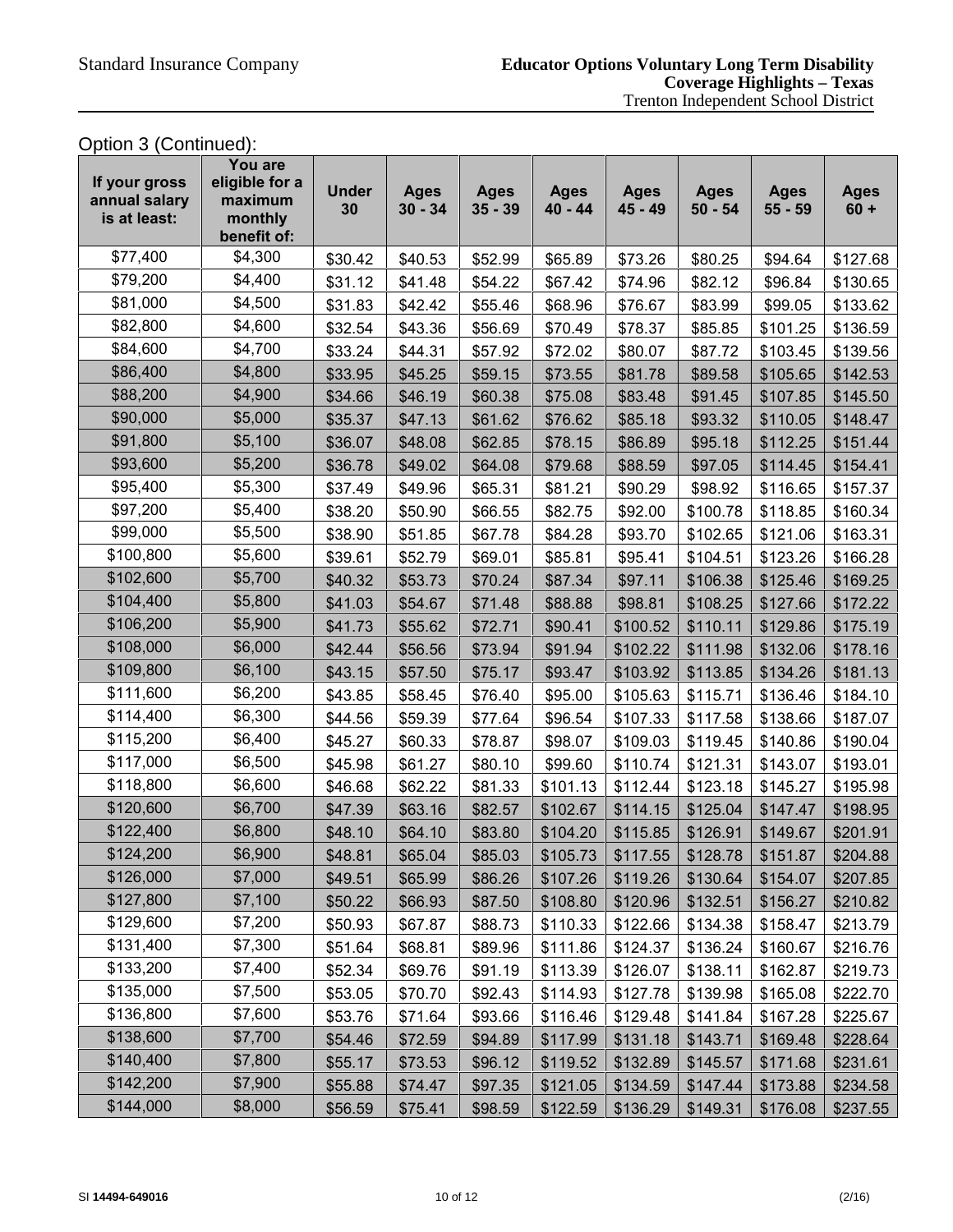Option 4:

| If your gross<br>annual salary<br>is at least: | You are<br>eligible for a<br>maximum<br>monthly<br>benefit of: | <b>Under</b><br>30 | <b>Ages</b><br>$30 - 34$ | <b>Ages</b><br>$35 - 39$ | <b>Ages</b><br>$40 - 44$ | <b>Ages</b><br>45 - 49 | <b>Ages</b><br>$50 - 54$ | <b>Ages</b><br>$55 - 59$ | <b>Ages</b><br>$60 +$ |
|------------------------------------------------|----------------------------------------------------------------|--------------------|--------------------------|--------------------------|--------------------------|------------------------|--------------------------|--------------------------|-----------------------|
| \$5,400                                        | \$300                                                          | \$3.13             | \$3.49                   | \$4.10                   | \$4.82                   | \$5.36                 | \$6.04                   | \$7.22                   | \$9.30                |
| \$7,200                                        | \$400                                                          | \$3.54             | \$4.03                   | \$4.83                   | \$5.80                   | \$6.52                 | \$7.42                   | \$9.00                   | \$11.77               |
| \$9,000                                        | \$500                                                          | \$3.96             | \$4.56                   | \$5.57                   | \$6.78                   | \$7.68                 | \$8.81                   | \$10.78                  | \$14.25               |
| \$10,800                                       | \$600                                                          | \$4.38             | \$5.10                   | \$6.31                   | \$7.77                   | \$8.84                 | \$10.19                  | \$12.56                  | \$16.72               |
| \$12,600                                       | \$700                                                          | \$4.79             | \$5.63                   | \$7.05                   | \$8.75                   | \$10.00                | \$11.58                  | \$14.34                  | \$19.19               |
| \$14,400                                       | \$800                                                          | \$5.21             | \$6.17                   | \$7.79                   | \$9.73                   | \$11.16                | \$12.96                  | \$16.12                  | \$21.67               |
| \$16,200                                       | \$900                                                          | \$5.63             | \$6.71                   | \$8.53                   | \$10.71                  | \$12.32                | \$14.35                  | \$17.90                  | \$24.14               |
| \$18,000                                       | \$1,000                                                        | \$6.04             | \$7.24                   | \$9.27                   | \$11.69                  | \$13.48                | \$15.73                  | \$19.68                  | \$26.61               |
| \$19,800                                       | \$1,100                                                        | \$6.46             | \$7.78                   | \$10.00                  | \$12.67                  | \$14.64                | \$17.12                  | \$21.46                  | \$29.09               |
| \$21,600                                       | \$1,200                                                        | \$6.87             | \$8.32                   | \$10.74                  | \$13.65                  | \$15.80                | \$18.50                  | \$23.24                  | \$31.56               |
| \$23,400                                       | \$1,300                                                        | \$7.29             | \$8.85                   | \$11.48                  | \$14.63                  | \$16.96                | \$19.89                  | \$25.02                  | \$34.03               |
| \$25,200                                       | \$1,400                                                        | \$7.71             | \$9.39                   | \$12.22                  | \$15.61                  | \$18.12                | \$21.27                  | \$26.80                  | \$36.51               |
| \$27,000                                       | \$1,500                                                        | \$8.12             | \$9.93                   | \$12.96                  | \$16.59                  | \$19.28                | \$22.66                  | \$28.58                  | \$38.98               |
| \$28,800                                       | \$1,600                                                        | \$8.54             | \$10.46                  | \$13.70                  | \$17.57                  | \$20.44                | \$24.04                  | \$30.36                  | \$41.45               |
| \$30,600                                       | \$1,700                                                        | \$8.96             | \$11.00                  | \$14.43                  | \$18.56                  | \$21.60                | \$25.43                  | \$32.13                  | \$43.93               |
| \$32,400                                       | \$1,800                                                        | \$9.37             | \$11.54                  | \$15.17                  | \$19.54                  | \$22.76                | \$26.81                  | \$33.91                  | \$46.40               |
| \$34,200                                       | \$1,900                                                        | \$9.79             | \$12.07                  | \$15.91                  | \$20.52                  | \$23.92                | \$28.20                  | \$35.69                  | \$48.87               |
| \$36,000                                       | \$2,000                                                        | \$10.20            | \$12.61                  | \$16.65                  | \$21.50                  | \$25.08                | \$29.58                  | \$37.47                  | \$51.35               |
| \$37,800                                       | \$2,100                                                        | \$10.62            | \$13.14                  | \$17.39                  | \$22.48                  | \$26.24                | \$30.97                  | \$39.25                  | \$53.82               |
| \$39,600                                       | \$2,200                                                        | \$11.04            | \$13.68                  | \$18.13                  | \$23.46                  | \$27.40                | \$32.35                  | \$41.03                  | \$56.29               |
| \$41,400                                       | \$2,300                                                        | \$11.45            | \$14.22                  | \$18.87                  | \$24.44                  | \$28.56                | \$33.74                  | \$42.81                  | \$58.77               |
| \$43,200                                       | \$2,400                                                        | \$11.87            | \$14.75                  | \$19.60                  | \$25.42                  | \$29.72                | \$35.12                  | \$44.59                  | \$61.24               |
| \$45,000                                       | \$2,500                                                        | \$12.29            | \$15.29                  | \$20.34                  | \$26.40                  | \$30.88                | \$36.51                  | \$46.37                  | \$63.72               |
| \$46,800                                       | \$2,600                                                        | \$12.70            | \$15.83                  | \$21.08                  | \$27.38                  | \$32.04                | \$37.89                  | \$48.15                  | \$66.19               |
| \$48,600                                       | \$2,700                                                        | \$13.12            | \$16.36                  | \$21.82                  | \$28.36                  | \$33.20                | \$39.28                  | \$49.93                  | \$68.66               |
| \$50,400                                       | \$2,800                                                        | \$13.53            | \$16.90                  | \$22.56                  | \$29.35                  | \$34.36                | \$40.66                  | \$51.71                  | \$71.14               |
| \$52,200                                       | \$2,900                                                        | \$13.95            | \$17.44                  | \$23.30                  | \$30.33                  | \$35.52                | \$42.05                  | \$53.49                  | \$73.61               |
| \$54,000                                       | \$3,000                                                        | \$14.37            | \$17.97                  | \$24.04                  | \$31.31                  | \$36.68                | \$43.43                  | \$55.27                  | \$76.08               |
| \$55,800                                       | \$3,100                                                        | \$14.85            | \$18.57                  | \$24.84                  | \$32.35                  | \$37.90                | \$44.88                  | \$57.11                  | \$78.62               |
| \$57,600                                       | \$3,200                                                        | \$15.33            | \$19.17                  | \$25.64                  | \$33.40                  | \$39.13                | \$46.33                  | \$58.95                  | \$81.15               |
| \$59,400                                       | \$3,300                                                        | \$15.81            | \$19.77                  | \$26.44                  | \$34.44                  | \$40.35                | \$47.77                  | \$60.80                  | \$83.69               |
| \$61,200                                       | \$3,400                                                        | \$16.29            | \$20.37                  | \$27.25                  | \$35.48                  | \$41.57                | \$49.22                  | \$62.64                  | \$86.22               |
| \$63,000                                       | \$3,500                                                        | \$16.77            | \$20.97                  | \$28.05                  | \$36.53                  | \$42.79                | \$50.67                  | \$64.48                  | \$88.76               |
| \$64,800                                       | \$3,600                                                        | \$17.24            | \$21.56                  | \$28.85                  | \$37.57                  | \$44.02                | \$52.12                  | \$66.32                  | \$91.30               |
| \$66,600                                       | \$3,700                                                        | \$17.72            | \$22.16                  | \$29.65                  | \$38.62                  | \$45.24                | \$53.56                  | \$68.17                  | \$93.83               |
| \$68,400                                       | \$3,800                                                        | \$18.20            | \$22.76                  | \$30.45                  | \$39.66                  | \$46.46                | \$55.01                  | \$70.01                  | \$96.37               |
| \$70,200                                       | \$3,900                                                        | \$18.68            | \$23.36                  | \$31.25                  | \$40.70                  | \$47.68                | \$56.46                  | \$71.85                  | \$98.90               |
| \$72,000                                       | \$4,000                                                        | \$19.16            | \$23.96                  | \$32.05                  | \$41.75                  | \$48.91                | \$57.91                  | \$73.69                  | \$101.44              |
| \$73,800                                       | \$4,100                                                        | \$19.64            | \$24.56                  | \$32.85                  | \$42.79                  | \$50.13                | \$59.35                  | \$75.54                  | \$103.98              |
| \$75,600                                       | \$4,200                                                        | \$20.12            | \$25.16                  | \$33.66                  | \$43.83                  | \$51.35                | \$60.80                  | \$77.38                  | \$106.51              |